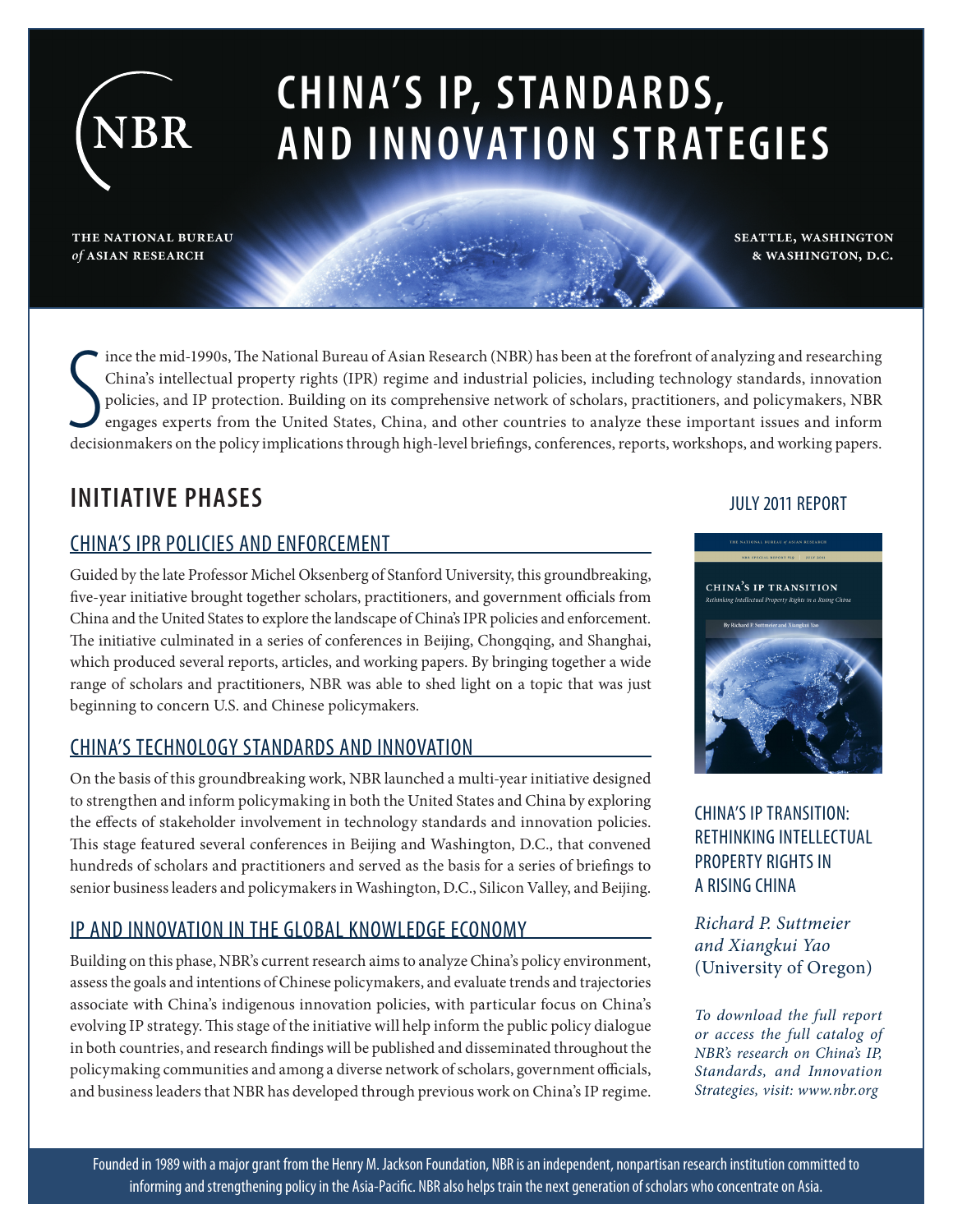### **SELECT NBR RESEARCH ON CHINA'S IP, STANDARDS, AND INNOVATION STRATEGIES**

### CHINA'S IP TRANSITION: RETHINKING INTELLECTUAL PROPERTY RIGHTS IN A RISING CHINA (2011)

#### *Richard P. Suttmeier and Xiangkui Yao*

This study explores the factors shaping the evolution of China's IP regime and argues that while movement toward greater harmonization with international IP norms is evident, the direction is by no means assured.

### INDIGENOUS INNOVATION AND GLOBALIZATION: THE CHALLENGE FOR CHINA'S STANDARDIZATION STRATEGY (2011)

#### *Dieter Ernst*

This report examines the defining characteristics of the evolving Chinese standards system that set it apart from the U.S. standards system and explores the possible impacts of this policy for China and the global economy.

### STANDARDS, STAKEHOLDERS, AND INNOVATION: CHINA'S EVOLVING ROLE IN THE GLOBAL KNOWLEDGE ECONOMY (2008)

### *Scott Kennedy, Richard P. Suttmeier, and Jun Su*

This report examines the circumstances in which China's efforts to develop its own technology standards are occurring and assesses the implications and prospects for success of the initiatives.

### THE POLITICAL ECONOMY OF STANDARDS COALITIONS: EXPLAINING CHINA'S INVOLVEMENT IN HIGH-TECH STANDARDS WARS (2006)

#### *Scott Kennedy*

This essay seeks to explain China's inability to successfully adopt and commercialize new technology standards by contrasting two standards development cases: wireless local area networks and home networking.

### STANDARDS OF POWER? TECHNOLOGY, INSTITUTIONS, AND POLITICS IN THE DEVELOPMENT OF CHINA'S NATIONAL STANDARDS STRATEGY (2006)

*Richard P. Suttmeier, Xiangkui Yao, and Alex Zixiang Tan* 

This report examines both China's growing interest in high-technology standards and its efforts to craft a national standards strategy, and identifies important implications for international cooperation with China.

### CHINA'S POST-WTO TECHNOLOGY POLICY: STANDARDS, SOFTWARE, AND THE CHANGING NATURE OF TECHNO-NATIONALISM (2004)

#### *Richard P. Suttmeier and Xiangkui Yao*

This study reviews the origins and motivations for China's standards strategy, places it in the context of China's accession to the WTO, and examines the operation of China's new standards regime.

### INTELLECTUAL PROPERTY RIGHTS IN CHINA: EVOLVING BUSINESS AND LEGAL FRAMEWORKS (1999)

#### *Barry Naughton and Donald C. Clarke*

These essays argue that although the Chinese government launched a major effort to expand its administrative capabilities to protect IPR, legal and economic institutions could be more sustainable sources for the development of a sound IPR regime in China.

### A PATCHWORK OF IPR PROTECTION (1999)

#### *Michel Oksenberg and Pitman B. Potter*

This article, written for *The China Business Review*, outlines improvements in IPR enforcement within China, and argues that true advancement depended more on support from local stakeholders and less on international agreements.

### PRIVATE ENFORCEMENT OF INTELLECTUAL PROPERTY RIGHTS IN CHINA (1999)

### *Donald C. Clarke*

This analysis found that although decentralized enforcement is subject to numerous problems, it offers the promise of overcoming other problems endemic in administrative enforcement, and thus should not be overlooked.

### ADVANCING INTELLECTUAL PROPERTY RIGHTS: INFORMATION TECHNOLOGIES AND THE COURSE OF ECONOMIC DEVELOPMENT IN CHINA (1996)

#### *Michel Oksenberg, Pitman B. Potter, and William B. Abnett*

This study found a window of opportunity to influence the future handling of IPR cases in China, and that a program that contributes expertise and highlights the benefits of a more effective dispute resolution system could play a decisive role in the outcome of reform efforts.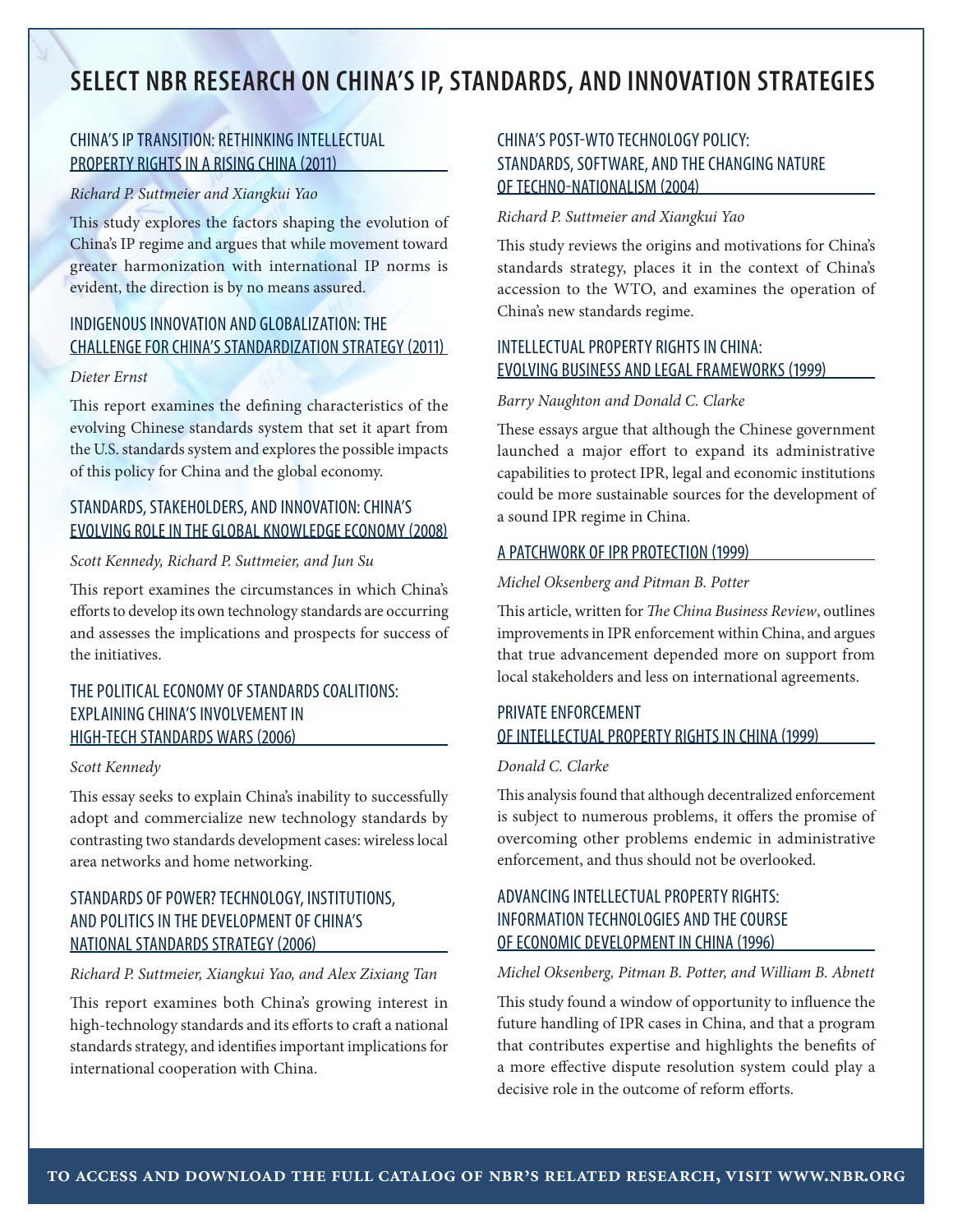# **CHINA'S IP TRANSITION: RETHINKING INTELLECTUAL PROPERTY RIGHTS IN A RISING CHINA**

# 中国知识财产的过渡时期: 重新评价崛起中国的知识产权

China's drive to promote indigenous innovation has given intellectual property (IP)—its creation, utilization, management, and protection—a prominent position in the nation's policy agenda.

#### MAIN ARGUMENT

In conjunction with its ambitious policies to support indigenous innovation, China launched a major IP strategy in 2008 to support the creation, utilization, management, and protection of IP. The implementation of the strategy comes at a time when the population of scientists, engineers, entrepreneurs, designers, and others in the cultural and creative industries who have a stake in a more robust national IP regime is expanding. The experience of other countries would suggest that China is therefore poised to make a transition to a national IP regime that is more in harmony with international norms. Yet the development of the IP system at times fits awkwardly with other indigenous innovation policies. This essay explores the factors shaping the evolution of China's IP regime and argues that while movement toward greater harmonization with international IP norms is evident, the direction is by no means assured.

> "CHINA HAS BECOME THE MOST LITIGIOUS COUNTRY IN THE WORLD WITH REGARD TO INTELLECTUAL PROPERTY (IP) …. [YET] ONLY ABOUT 3% OF ALL CIVIL IPR LITIGATION IN CHINA TODAY INVOLV[ES] A FOREIGN ENTITY. A GROWING NUMBER OF IP SPECIALISTS NOW BELIEVE THAT FOREIGN IP SHOULD BE REGISTERED IN CHINA AND THAT FOREIGN RIGHTS HOLDERS SHOULD USE CHINESE IP LAW MORE AGGRESSIVELY."

### Richard P. Suttmeier and Xiangkui Yao

University of Oregon

#### IMPLICATIONS

- More attention should be given to understanding the links between China's R&D system and the evolving IP regime, the development of corporate IP strategies among Chinese firms, the actions of local governments in promoting the IP strategy, the emergence of IP brokers, and the development of specialized markets for IP. This requires not only better eyes and ears on the ground in China, and a greater recognition of China's regional and other differences, but also new forms of cooperation between foreign legal communities and specialists on innovation studies.
- Chinese leaders have recently made a number of commitments to the U.S. and other foreign parties to crack down on piracy and reverse industrial policies that seek to use IP in ways that are outside accepted international norms. Foreign stakeholders should continue to engage China on these issues, drilling further down into how these policies are implemented at national and local levels and pressing for the full implementation of the commitments Beijing has made.
- Engagement with China on its efforts to integrate its IP and innovation strategies should be expanded. The initiation of the "innovation dialogue" within the framework of the Strategic and Economic Dialogue is a useful first step to this end, but the U.S. side should be prepared to commit more staff and analytic resources to this effort in order to engage China from a more informed position.
- A changing IP landscape in China requires that foreign companies rethink their approaches to protecting IP in the country. Many foreign companies have been reluctant to pursue their rights in the Chinese legal setting, but a growing number of IPR specialists now believe that foreign rights holders should register their IP in China and use Chinese IP law more aggressively to protect their interests.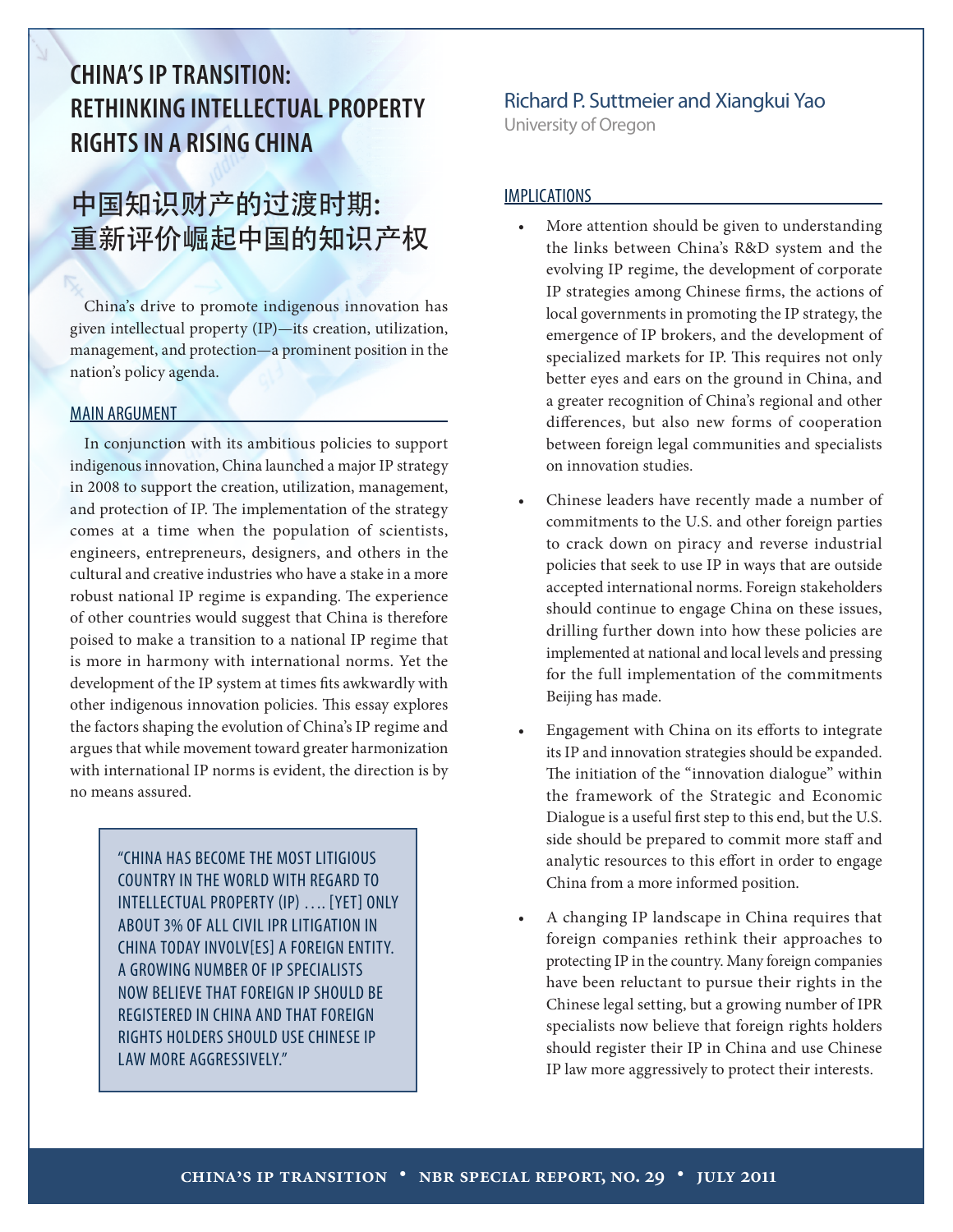### **INDIGENOUS INNOVATION AND GLOBALIZATION: THE CHALLENGE FOR CHINA'S STANDARDIZATION STRATEGY**

This report examines the defining characteristics of the evolving Chinese standards system that set it apart from the U.S. standards system and explores the possible impacts of this policy for China and the global economy. A fundamental challenge for China's standardization strategy is how to reconcile the objective of strengthening the innovative capacity of Chinese firms and industries with China's leading role in international trade and integration into global networks of production and innovation. These issues will continue to wield important influence in the U.S.-China relationship going forward, but once both countries accept that their standards systems are different and operate under different priorities, there will be ample scope for selective cooperation.

### MAIN ARGUMENT

- China's standardization strategy exists within a broader development strategy to catch up with the U.S. EU, and Japan. To achieve this, Beijing seeks to move from being a standard-taker to being a co-shaper, and in some areas, a lead shaper, of international standards. Recent initiatives on standardization indicate that both Beijing and industry are learning from mistakes and are moving to a more flexible, pragmatic approach.
- China is working within the international system with the long-term goal of creating patent-worthy technology essential to global standards. By including Chinese technology into global standards, China seeks to strengthen its bargaining power and reduce exposure to high royalty fees. Yet at the same time, China wants to use its increasing influence to promote new rules for international standardization.
- Globalization and market complexities require China to combine a government-centered strategy with elements of market-led standardization. However, a lack of flexibility remains in Chinese policy and institutions for coping with the disruptive effects of unexpected changes in technology, markets, and business strategies.

### Dieter Ernst

East-West Center, Hawaii

- China's policies for standardization that were successful during its catch-up period will need to be adjusted when shifting to a strategy based on upgrading through innovation. Yet policy changes are constrained by the need to build on accumulated capabilities. Big Bang–style change often involves prohibitively high opportunity costs, and may destroy social consensus, the fundamental prerequisite for economic development.
- In its current form, China's policy on information security standards and certification creates unintended disruptive side effects for upgrading its standardization system. An extensive scope of regulation and a lack of coordination between Chinese security and trade policies could create potentially serious trade disputes.

### **IMPLICATIONS**

- Technology-centered competition need not be a zerosum game. However, when countries are at different stages of development, supportive public policies are required to transform this competition into a positive-sum game. Given the challenges faced by latecomers such as China, the same criteria should not be applied in judging their performance as would be applied to advanced industrial economies.
- The international community will want to monitor China's trial-and-error methods to reconcile strengthening the innovative capacity of Chinese firms and industries with the country's international trade and integration into global networks of production and innovation.
- China should seek to reduce trade conflicts that could arise from its current policy on information security standards and certification. An important trust-building measure would be improving the collection of and access to data to allow for a better assessment of how information security standards and certification can be implemented.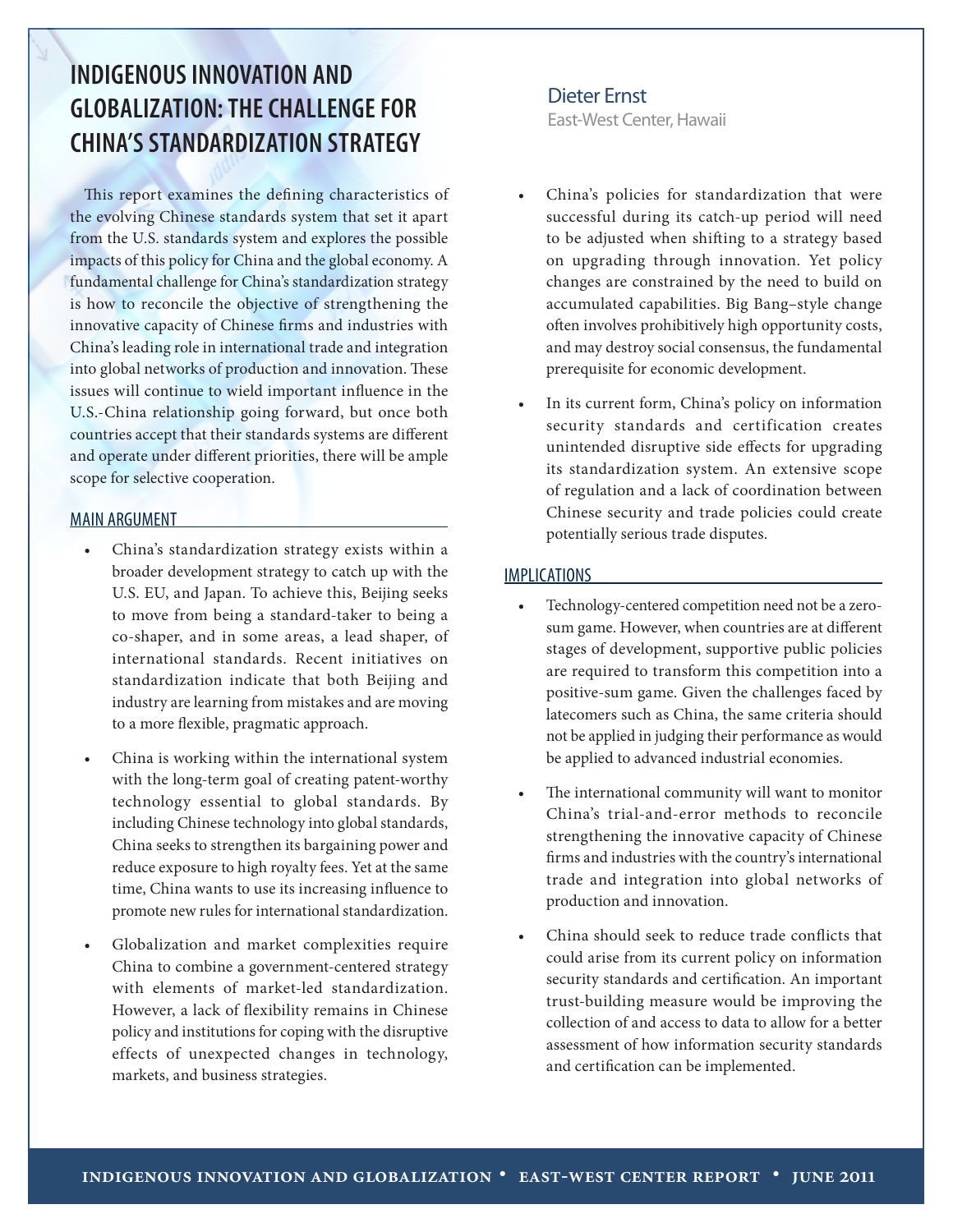# **STANDARDS, STAKEHOLDERS, AND INNOVATION: CHINA'S EVOLVING ROLE IN THE GLOBAL KNOWLEDGE ECONOMY**

# 标准、相关利益方与创新:全球 知识经济下中国作用之演进

This report examines the circumstances in which China's efforts to develop its own technology standards are occurring and assesses the implications and prospects for success of the initiatives.

### MAIN ARGUMENT

- In information and communications technologies (ICT), China is making a long-term commitment to the development of standards as part of an effort to promote domestic technological innovation and make China an "innovative society."
- China's aspirations to become a standards setter in ICT should be seen against a background of institutional uncertainty in an international economy struggling to devise mechanisms of governance to accommodate rapid technological change and the emergence of large economies, and amidst a pluralism of views on techno-nationalist versus techno-globalist approaches.
- China's efforts to set and commercialize ICT standards domestically have met with only limited success due to inappropriate government intervention, failures to forge winning coalitions in standards-setting forums, and an inability to displace established international standards. Nevertheless, China is learning from experience, will push forward with standards development, and is likely to have greater success in the future.
- China has achieved some success in having its domestic standards adopted internationally and has made some contributions to jointly developed standards but has proven less capable of blocking standards initiatives that it opposes. Those elements of the Chinese government, research community,

Scott Kennedy Indiana University

### Jun Su Tsinghua University

Richard P. Suttmeier University of Oregon

> "CHINA IS MAKING A LONG-TERM COMMITMENT TO THE DEVELOPMENT OF STANDARDS AS PART OF AN EFFORT TO PROMOTE DOMESTIC TECHNOLOGICAL INNOVATION AND MAKE CHINA AN 'INNOVATIVE SOCIETY.' "

and industry that are most deeply integrated into the global economy have had the greatest chance for success because they have more quickly adapted to the global standards system.

### **IMPLICATIONS**

- The techno-nationalist sentiments sometimes associated with China's standards initiatives should be tempered with a techno-globalist vision, both to promote the technological progress of the Chinese economy and to contribute to the provision of international public goods.
- The international community will want to monitor the implementation of China's innovation and standardization strategies and work with China in developing its capabilities for standards development.
- The international community can accommodate the emergence of a technologically dynamic, standardssetting China by facilitating Chinese participation in international standards bodies and consistently engaging Chinese experts, industry, and officials.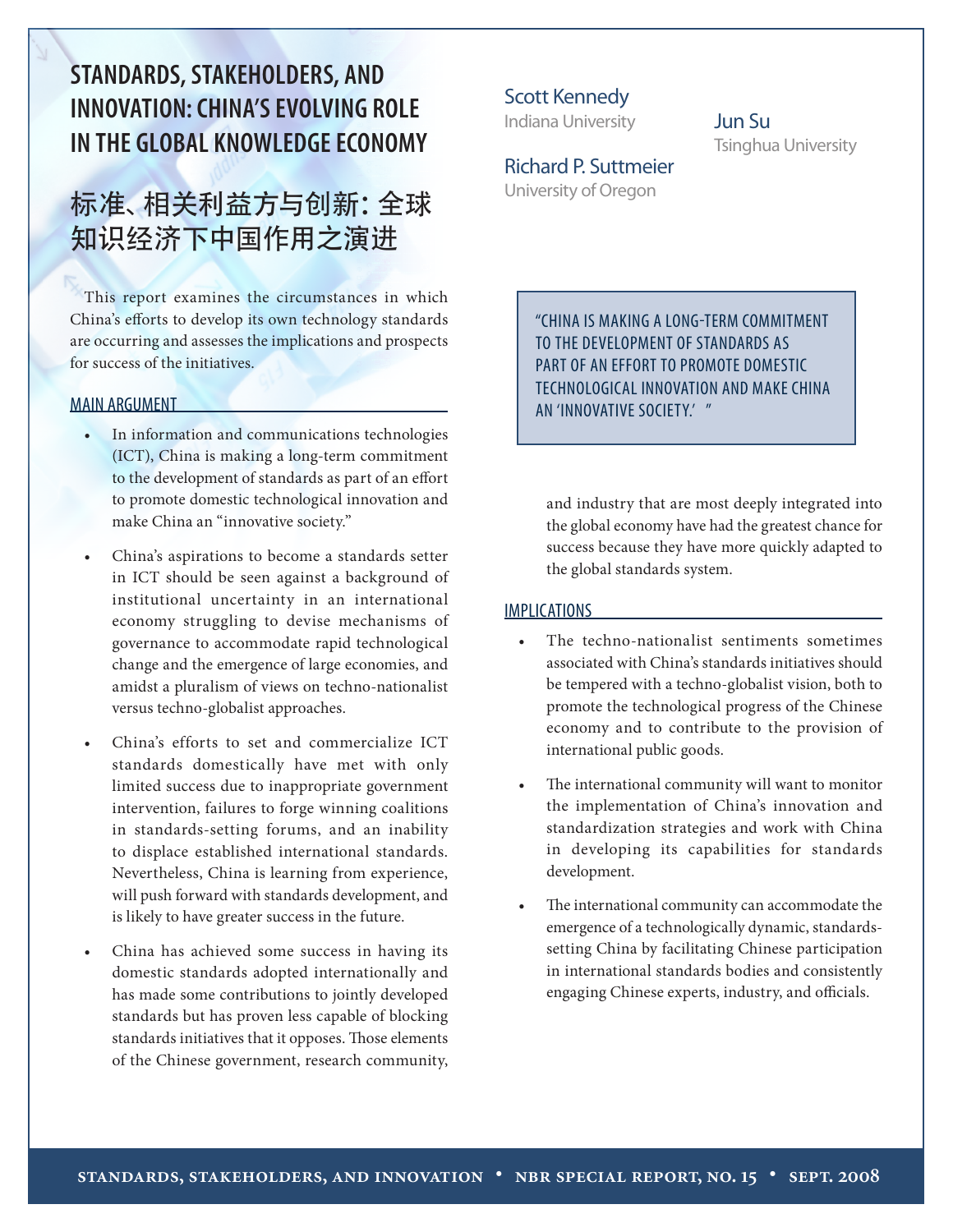# **STANDARDS AND INNOVATION POLICY IN THE GLOBAL KNOWLEDGE ECONOMY: CORE ISSUES FOR CHINA AND THE UNITED STATES (BEIJING, CHINA – 2009)**

On October 14, 2009, NBR and The East-West Center hosted an invitation-only workshop in Beijing, China, entitled "Standards and Innovation Policy in the Global Knowledge Economy: Core Issues for China and the United States" with workshop support from the National Electronics Manufacturers Association. The conference convened over fifty top academic, business, and government leaders from China, the United States, and the European Union for a robust dialogue about the current challenges facing the existing international standardization system in a technically complex and globalized economy.

Topics addressed include:

- Standards and innovation policy in the global knowledge economy
- China's approach to standards-related IPR development
- Current challenges for IPR, "open" standards, and new players
- Achievements and shortcomings of China's indigenous innovation strategy

Conference participants discussed the strengths and weaknesses of the existing international standardization system, and focused on the challenges that need to be overcome in order to maintain an open, equitable, nondiscriminatory standardization system.

### SPEAKERS AND PANELISTS

- **Baisheng An** Ministry of Commerce of the People's Republic of China
- **Iun Cao** Xidian Jietong Wireless Network Communications
- **Duncan Clark** BDA China Limited
- **Ted Dean** BDA China Limited
- Dieter Ernst The East-West Center
- **Becky Fraser** U.S. Chamber of Commerce
- **Wen Gao** Peking University
- • **Xudong Gao**  Tsinghua University
- • **Claudia Tapia Garcia** Research in Motion
- **D. Linda Garcia** Georgetown University
- **Tiejun Huang** Chinese Academy of Sciences
- **Fusheng Ji** Tsinghua University
- • **Konstantinos Karachalios** International/ Intergovernmental Organizations & Institutions European Patent Office
- • **Xielin Liu** Chinese Academy of Sciences
- Amy Marasco Microsoft Corporation
- **Rongping Mu** Chinese Academy of Sciences
- **Chuck Powers** Motorola, Inc.
- **Cliff Reader** Chinese Academy of Sciences
- **Anne Stevenson-Yang** Wedge MKI
- **Ping Wang** China National Institute of Standardization
- • **Yiyi Wang**  China National Institute of Standardization
- **Lincun Yang** Ministry of Science and Technology of the People's Republic of China
- • **Lan Xue** Tsinghua University

### **WORKING PAPERS**

INDIGENOUS INNOVATION AND GLOBALIZATION: THE CHALLENGE FOR CHINA'S STANDARDIZATION STRATEGY

*Dieter Ernst* (JUNE 2011)

STANDARDIZATION STRATEGY OF CHINA— ACHIEVEMENTS AND CHALLENGES

*Wang Ping, Wang Yiyi, and John Hill*  (JANUARY 2010)

THE COMMON CRITERIA FOR INFORMATION TECHNOLOGY SECURITY EVALUATION— IMPLICATIONS FOR CHINA'S POLICY ON INFORMATION SECURITY STANDARDS

*Dieter Ernst and Sheri Martin*  (JANUARY 2010)

THE CHALLENGE OF PATENT GOVERNANCE IN ICT STANDARDS, SEEN FROM A PATENT AUTHORITY'S PERSPECTIVE

*Konstantinos Karachalios* (FEBRUARY 2010)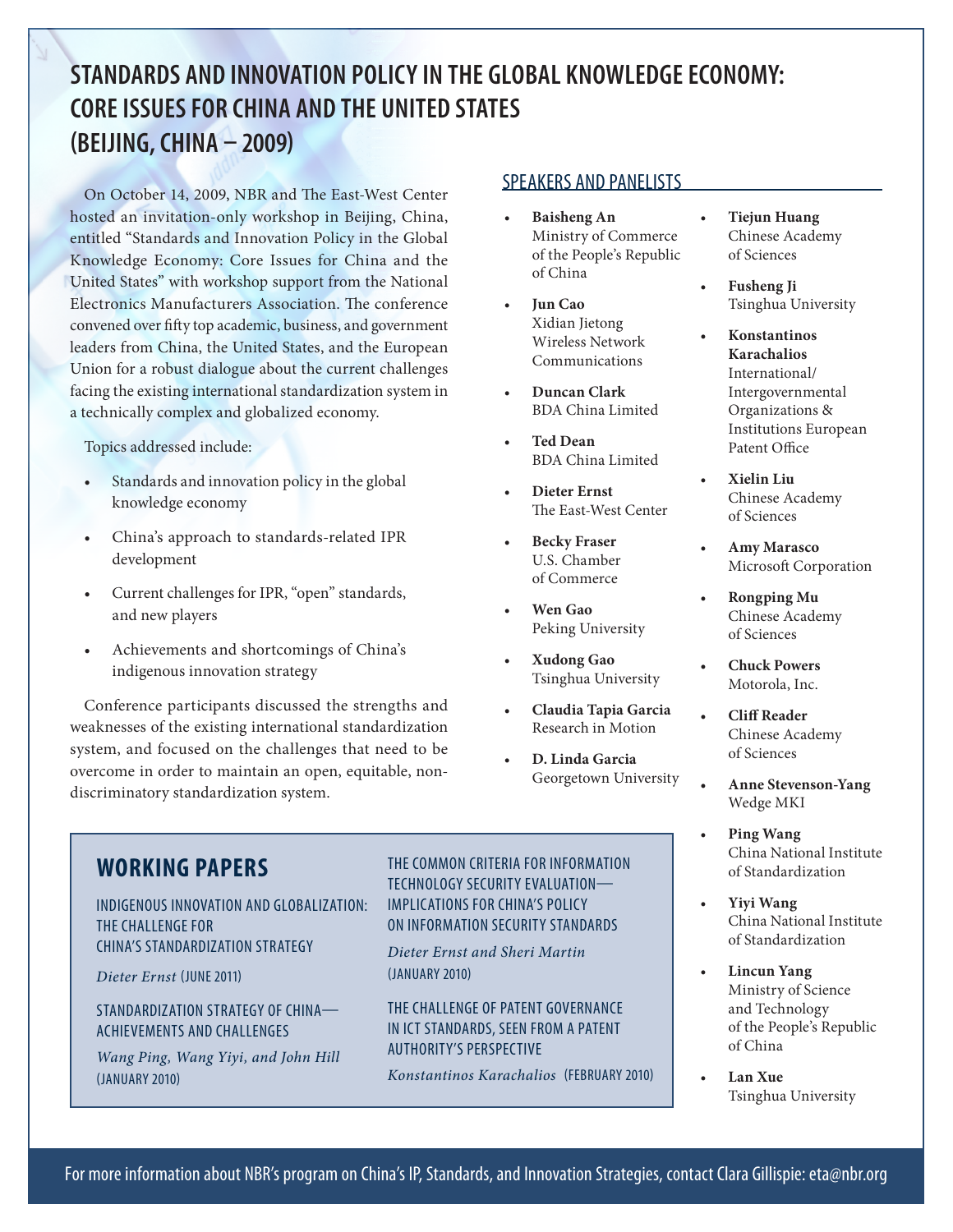# **TECHNICAL STANDARDS AND INNOVATION IN CHINA: PUBLIC POLICY AND THE ROLE OF STAKEHOLDERS (BEIJING, CHINA – 2007)**

On October 29, 2007, NBR and Tsinghua University convened more than seventy international leaders from academe, business, and policy for an invitation-only conference,"Technical Standards and Innovation in China: Public Policy and the Role of Stakeholders," held in Beijing, China. This full-day event brought together senior experts from across the globe to explore stakeholder influence in public policy development and the effects of standards policy on innovation. Participants examined these issues through the lens of three case studies: home networking, mobile media, and RFID standards.

Topics included:

- China's desire to move from being a "standards" taker" to being a "standards maker"
- Increases in Chinese companies' R&D investments, participation in standards alliances in China, and efforts to engage in international standards-setting processes
- The complex relationship between standards and innovation, and the differing interests of diverse stakeholders
- The varying levels of government involvement in the standards-setting process

Following the conference, NBR briefed members of the Information Technology Industry Council Standardization Policy Committee on key workshop findings in January 2008. Drawing on these findings and subsequent research, NBR published the report "Standards, Stakeholders, and Innovation: China's Evolving Role in the Global Knowledge Economy" in Fall 2008. The project team also briefed senior business leaders and policymakers in Washington, D.C., and Beijing.

### **RELATED RESEARCH -** NBR SPECIAL REPORT (SEPTEMBER 2008) STANDARDS, STAKEHOLDERS, AND INNOVATION: CHINA'S EVOLVING ROLE IN THE GLOBAL KNOWLEDGE ECONOMY

*Scott Kennedy, Richard P. Suttmeier, and Jun Su* 

### SPEAKERS AND PANELISTS

- **Eric Altbach** The National Bureau of Asian Research
- • **Baisheng An** Ministry of Commerce of the People's Republic of China
- **Mike Clendenin** Independent Consultant
- Yun Cui Qualcomm
- **Michael Ding** IGRS Alliance
- **Margot Dor** European Telecommunications Standards Institute
- • **Baichuan Du** State Administration of Radio, Film, and Television
- **William Foster** Foster & Brahm
- **Ziqiang Hou** Chinese Academy of Sciences
- **Fusheng Ji** Tsinghua University
- • **Scott Kennedy**  University of Indiana
- **Mark Lewis** U.S. Embassy, Beijing
- Amy Marasco Microsoft Corporation
- • **Wu Ouyang** State Council Information Office
- **Gregory T. Shea** U.S. Information Technology Office
- **Neeraj Srivastava** Dell Inc.
- • **K.K. Suen**  EPC Global
- • **Richard P. Suttmeier**  University of Oregon
- **Kenneth Wacks** International Organization for Standardization
- **Gang Wang** Haier
- **Wenfeng Wang** China Electronics Standardization Institute
- • **Youqiang Wang** Tsinghua University
- • **Chaoying X**u Beijing Dalang Telecom Company, Ltd.
- **Edward Yu** Analysis International
- **Tom Zhang** Innofidel
- • **Chaoyi Zhao** China National Institute of Standardization
- **Tong Zhu** Chinese Academy of Social Sciences
- **Klaus Ziegler** EU Delegation